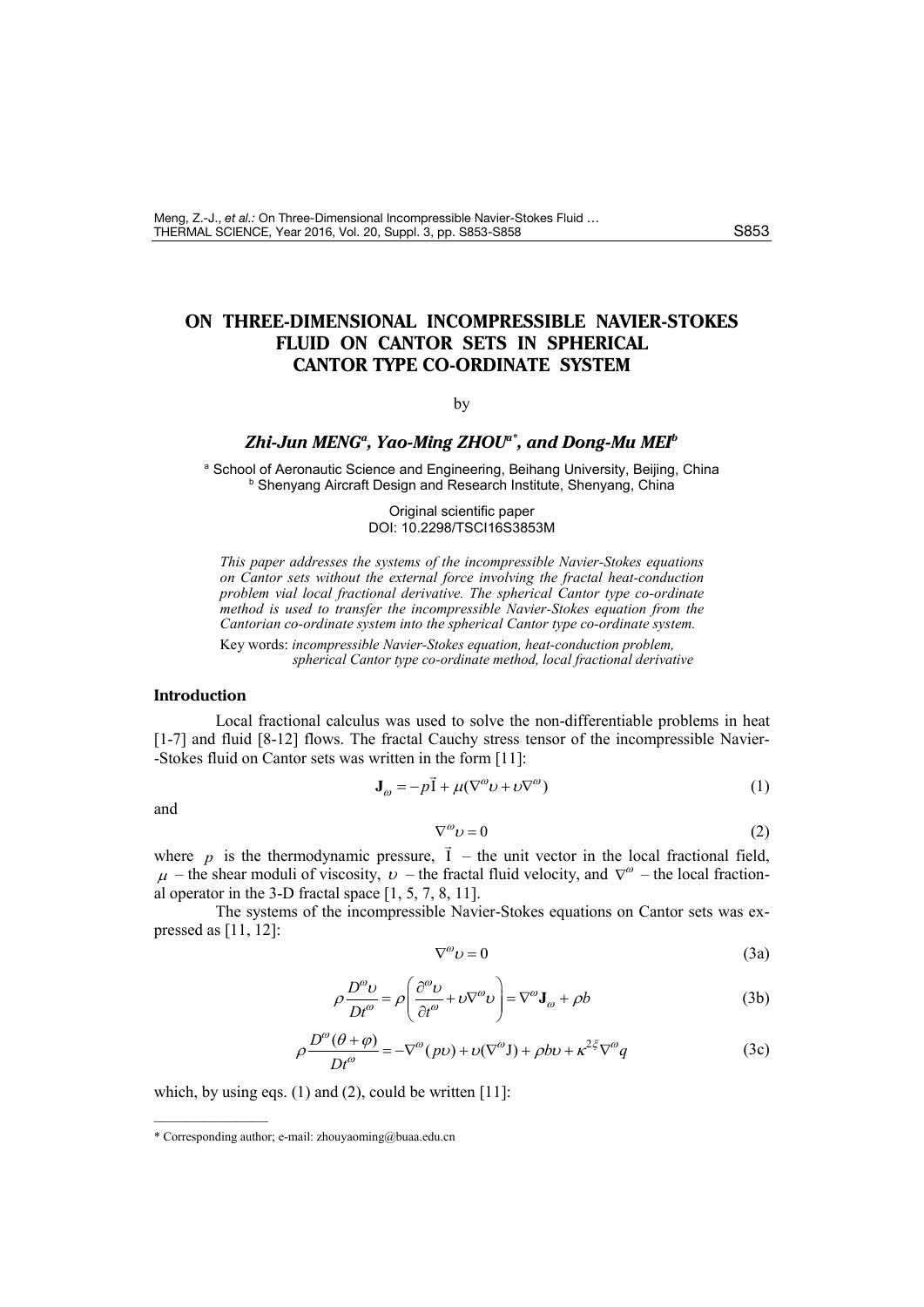$$
\nabla^{\omega} \nu = 0 \tag{4a}
$$

$$
\rho \frac{\partial^{\omega} \nu}{\partial t^{\omega}} = -\nabla^{\omega} p + \mu \nabla^{2\omega} \nu - \rho \nu \nabla^{\omega} \nu + \rho b \tag{4b}
$$

$$
\rho \left[ \frac{\partial^{\omega} (\theta + \varphi)}{\partial t^{\omega}} + \upsilon \nabla^{\omega} (\theta + \varphi) \right] = -\nabla^{\omega} (p\upsilon) + \mu \nabla^{2\omega} \upsilon + \rho b \upsilon + \kappa^{2\omega} \nabla^{\omega} q \tag{4c}
$$

where v is the fractal fluid velocity,  $\rho$  – the fluid density,  $p$  – the thermodynamic pressure,  $\varphi$  – the kinetic energy (KE) per unit of mass,  $\theta$  – the internal energy (IE) per unit of mass, *b* – the external force (EF) per unit of mass,  $\kappa^{2\omega}$  represents the fractal heat-conduction coefficient,  $q$  – the fractal temperature field, and  $\nabla^{2\omega}$  – the local fractional Laplace operator in the 3-D fractal space [1, 5, 7, 8, 11].

The Cantor type spherical co-ordinate method was reported in [1, 5, 8]. In this paper, the aim is to investigate the systems of the incompressible Navier-Stokes equations on Cantor sets in spherical Cantor type co-ordinate system.

# **The spherical Cantor type co-ordinate method**

For  $R \in (0, +\infty)$ ,  $\eta \in (0, \pi)$ ,  $\theta \in (0, 2\pi)$ , and  $\mu^{2\omega} + \eta^{2\omega} + \sigma^{2\omega} = R^{2\omega}$  the Cantor type spherical co-ordinate system is written in the form [1, 8].

$$
\begin{cases}\n\mu^{\omega} = R^{\omega} \cos_{\varepsilon} (\mathcal{G}^{\omega}) \cos_{\varepsilon} (\mathcal{G}^{\omega}), \\
\eta^{\omega} = R^{\omega} \cos_{\varepsilon} (\mathcal{G}^{\omega}) \sin_{\varepsilon} (\mathcal{G}^{\omega}), \\
\sigma^{\omega} = R^{\omega} \sin^{\omega} (\mathcal{G}^{\omega})\n\end{cases}
$$
\n(5)

A local fractional vector (LFV) takes in the form:

$$
\vec{r} = R^{\omega} \cos_{\omega} (\mathcal{G}^{\omega}) \cos_{\omega} (\mathcal{G}^{\omega}) \vec{e}_{1}^{\omega} + R^{\omega} \cos_{\omega} (\mathcal{G}^{\omega}) \sin_{\omega} (\mathcal{G}^{\omega}) \vec{e}_{2}^{\omega} + R^{\omega} \sin_{\omega} (\mathcal{G}^{\omega}) \vec{e}_{3}^{\omega}
$$
\n
$$
= r_{R} \vec{e}_{R}^{\omega} + r_{g} \vec{e}_{g}^{\omega} + r_{\theta} \vec{e}_{\theta}^{\omega}
$$
\n(6)

where  $(\vec{e}_1^{\omega}, \vec{e}_2^{\omega}, \vec{e}_3^{\omega})$  and  $(\vec{e}_R^{\omega}, \vec{e}_3^{\omega}, \vec{e}_\theta^{\omega})$  are the LFV in two fractal vector spaces.

Therefore, the local fractional gradient and Laplace operators in the Cantor type spherical co-ordinates system were written in the forms:

$$
\nabla^{\omega}\phi(R,\mathcal{G},\theta) = \vec{e}_{R}^{\omega}\frac{\partial^{\omega}\phi}{\partial R^{\omega}} + \vec{e}_{\mathcal{G}}^{\omega}\frac{1}{R^{\omega}}\frac{\partial^{\omega}\phi}{\partial \mathcal{G}^{\omega}} + \vec{e}_{\theta}^{\omega}\frac{1}{R^{\omega}}\frac{1}{\sin_{\omega}(\mathcal{G}^{\omega})}\frac{\partial^{\omega}\phi}{\partial \theta^{\omega}}
$$
(7)

$$
\nabla^{2\omega}\phi(R,\vartheta,\theta) = \frac{\partial^{2\omega}\phi}{\partial R^{2\omega}} + \frac{1}{R^{2\omega}} \frac{1}{\sin_{\omega}(\vartheta^{\omega})} \frac{\partial^{\omega}}{\partial \vartheta^{\omega}} \left[\sin_{\omega}(\vartheta^{\omega}) \frac{\partial^{\omega}\phi}{\partial \vartheta^{\omega}}\right] + \frac{2}{R^{\omega}} \frac{\partial^{\omega}\phi}{\partial R^{\omega}} + \frac{1}{R^{2\omega}} \frac{1}{\sin_{\omega}^{2}(\vartheta^{\omega})} \frac{\partial^{2\omega}\phi}{\partial \theta^{2\omega}} \tag{8}
$$

where the LFV are given by the expressions:

$$
\vec{\mathbf{e}}_R^{\omega} = \sin_{\omega}(\mathcal{S}^{\omega})\cos_{\omega}(\theta^{\omega})\vec{\mathbf{e}}_1^{\omega} + \sin_{\omega}(\mathcal{S}^{\omega})\sin_{\omega}(\theta^{\omega})\vec{\mathbf{e}}_2^{\omega} + \cos_{\omega}(\mathcal{S}^{\omega})\vec{\mathbf{e}}_3^{\omega}
$$
(9a)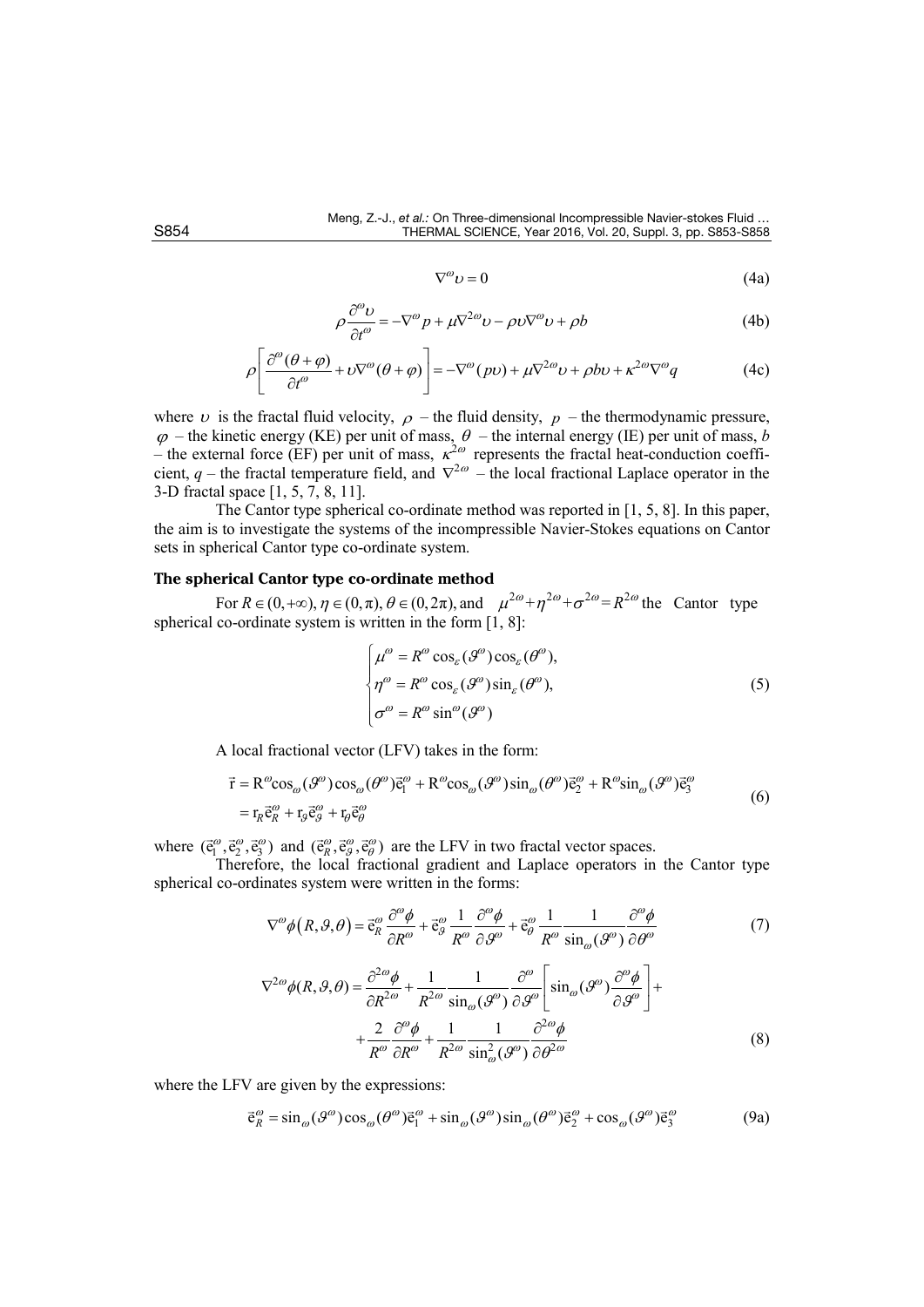$$
\vec{\mathbf{e}}_{\mathcal{G}}^{\omega} = \cos_{\omega}(\mathcal{S}^{\omega}) \cos_{\omega}(\mathcal{S}^{\omega}) \vec{\mathbf{e}}_{1}^{\omega} + \cos_{\omega}(\mathcal{S}^{\omega}) \sin_{\omega}(\mathcal{S}^{\omega}) \vec{\mathbf{e}}_{2}^{\omega} - \sin_{\omega}(\mathcal{S}^{\omega}) \vec{\mathbf{e}}_{3}^{\omega}
$$
(9b)

$$
\vec{\mathbf{e}}_{\theta}^{\omega} = -\sin_{\omega}(\theta^{\omega})\vec{\mathbf{e}}_{1}^{\omega} + \cos_{\omega}(\theta^{\omega})\vec{\mathbf{e}}_{2}^{\omega}
$$
(9c)

# **Transferring the 3-D incompressible Navier-Stokes fluid on Cantor sets**

With the help of eqs. (4a)-(4c), we present the systems of the incompressible Navier-Stokes equations on Cantor sets without the external force in the Cantorian co-ordinate system:

$$
\nabla^{\omega} \nu = 0 \tag{10a}
$$

$$
\rho \frac{\partial^{\omega} \nu}{\partial t^{\omega}} = -\nabla^{\omega} p + \mu \nabla^{2\omega} \nu - \rho \nu \nabla^{\omega} \nu \tag{10b}
$$

$$
\rho \left[ \frac{\partial^{\omega} (\theta + \varphi)}{\partial t^{\omega}} + \upsilon \nabla^{\omega} (\theta + \varphi) \right] = -\nabla^{\omega} (p\upsilon) + \mu \nabla^{2\omega} \upsilon + \kappa^{2\omega} \nabla^{\omega} q \tag{10c}
$$

In view of eqs. (7) and (8), eq. (10a) in the spherical Cantor type co-ordinate system is written in the form:

$$
e_R^{\omega} \frac{\partial^{\omega} \nu_R(R, \mathcal{G}, \theta)}{\partial R^{\omega}} + e_{\mathcal{G}}^{\omega} \frac{1}{R^{\omega}} \frac{\partial^{\omega} \nu_{\mathcal{G}}(R, \mathcal{G}, \theta)}{\partial \mathcal{G}^{\omega}} + e_{\theta}^{\omega} \frac{1}{R^{\omega}} \frac{1}{\sin_{\omega}(\mathcal{G}^{\omega})} \frac{\partial^{\omega} \nu_{\theta}(R, \mathcal{G}, \theta)}{\partial \theta^{\omega}} = 0 \qquad (11a)
$$

Similarly, eq. (10b) in the spherical Cantor type co-ordinate system is written as:

$$
\rho \frac{\partial^{\omega} v_R(R, \mathcal{G}, \theta)}{\partial t^{\omega}} = -\frac{\partial^{\omega} p_R(R, \mathcal{G}, \theta)}{\partial R^{\omega}} + \mu \frac{\partial^{2\omega} v_R(R, \mathcal{G}, \theta)}{\partial R^{2\omega}} + \frac{2\mu}{R^{\omega}} \frac{\partial^{\omega} v_R(R, \mathcal{G}, \theta)}{\partial R^{\omega}} + \frac{\mu}{R^{2\omega}} \frac{1}{\sin_{\omega}(\mathcal{G}^{\omega})} \frac{\partial^{\omega}}{\partial \mathcal{G}^{\omega}} \left[ \sin_{\omega}(\mathcal{G}^{\omega}) \frac{\partial^{\omega} v_R(R, \mathcal{G}, \theta)}{\partial \mathcal{G}^{\omega}} \right] + \frac{\mu}{R^{2\omega}} \frac{1}{\sin_{\omega}^2(\mathcal{G}^{\omega})} \frac{\partial^{2\omega} v_R(R, \mathcal{G}, \theta)}{\partial \theta^{2\omega}} - \frac{v_R(R, \mathcal{G}, \theta)}{\partial R^{\omega}} \frac{\partial^{\omega} v_R(R, \mathcal{G}, \theta)}{\partial R^{\omega}} + v_{\mathcal{G}}(R, \mathcal{G}, \theta) \frac{1}{R^{\omega}} \frac{\partial^{\omega} v_R(R, \mathcal{G}, \theta)}{\partial \mathcal{G}^{\omega}} + \frac{v_{\mathcal{G}}(R, \mathcal{G}, \theta)}{\partial R^{\omega}} \frac{1}{\sin_{\omega}(\mathcal{G}^{\omega})} \frac{\partial^{\omega} v_R(R, \mathcal{G}, \theta)}{\partial \theta^{\omega}} + \frac{1}{V_{\mathcal{G}}(R, \mathcal{G}, \theta)} \frac{\partial^{\omega} v_R(R, \mathcal{G}, \theta)}{\partial \theta^{\omega}} \tag{12a}
$$

$$
\rho \frac{\partial^{\omega} v_{g}(R,\vartheta,\theta)}{\partial t^{\omega}} = -\frac{\partial^{\omega} p_{g}(R,\vartheta,\theta)}{\partial R^{\omega}} + \mu \frac{\partial^{2\omega} v_{g}(R,\vartheta,\theta)}{\partial R^{2\omega}} + \frac{2\mu}{R^{\omega}} \frac{\partial^{\omega} v_{g}(R,\vartheta,\theta)}{\partial R^{\omega}} + \frac{\mu}{R^{2\omega}} \frac{1}{\sin_{\omega}(\vartheta^{\omega})} \frac{\partial^{\omega}}{\partial \vartheta^{\omega}} \left[ \sin_{\omega}(\vartheta^{\omega}) \frac{\partial^{\omega} v_{g}(R,\vartheta,\theta)}{\partial \vartheta^{\omega}} \right] + \frac{\mu}{R^{2\omega}} \frac{1}{\sin_{\omega}^{2}(\vartheta^{\omega})} \frac{\partial^{2\omega} v_{g}(R,\vartheta,\theta)}{\partial \theta^{2\omega}} - \frac{\nu_{R}(R,\vartheta,\theta) \frac{\partial^{\omega} v_{g}(R,\vartheta,\theta)}{\partial R^{\omega}} + \nu_{g}(R,\vartheta,\theta) \frac{1}{R^{\omega}} \frac{\partial^{\omega} v_{g}(R,\vartheta,\theta)}{\partial \vartheta^{\omega}} + \nu_{\theta}(R,\vartheta,\theta) \frac{1}{R^{\omega}} \frac{1}{\sin_{\omega}(\vartheta^{\omega})} \frac{\partial^{\omega} v_{g}(R,\vartheta,\theta)}{\partial \theta^{\omega}} + \nu_{\theta}(R,\vartheta,\theta) \frac{1}{R^{\omega}} \frac{1}{\sin_{\omega}(\vartheta^{\omega})} \frac{\partial^{\omega} v_{g}(R,\vartheta,\theta)}{\partial \theta^{\omega}}
$$
(12b)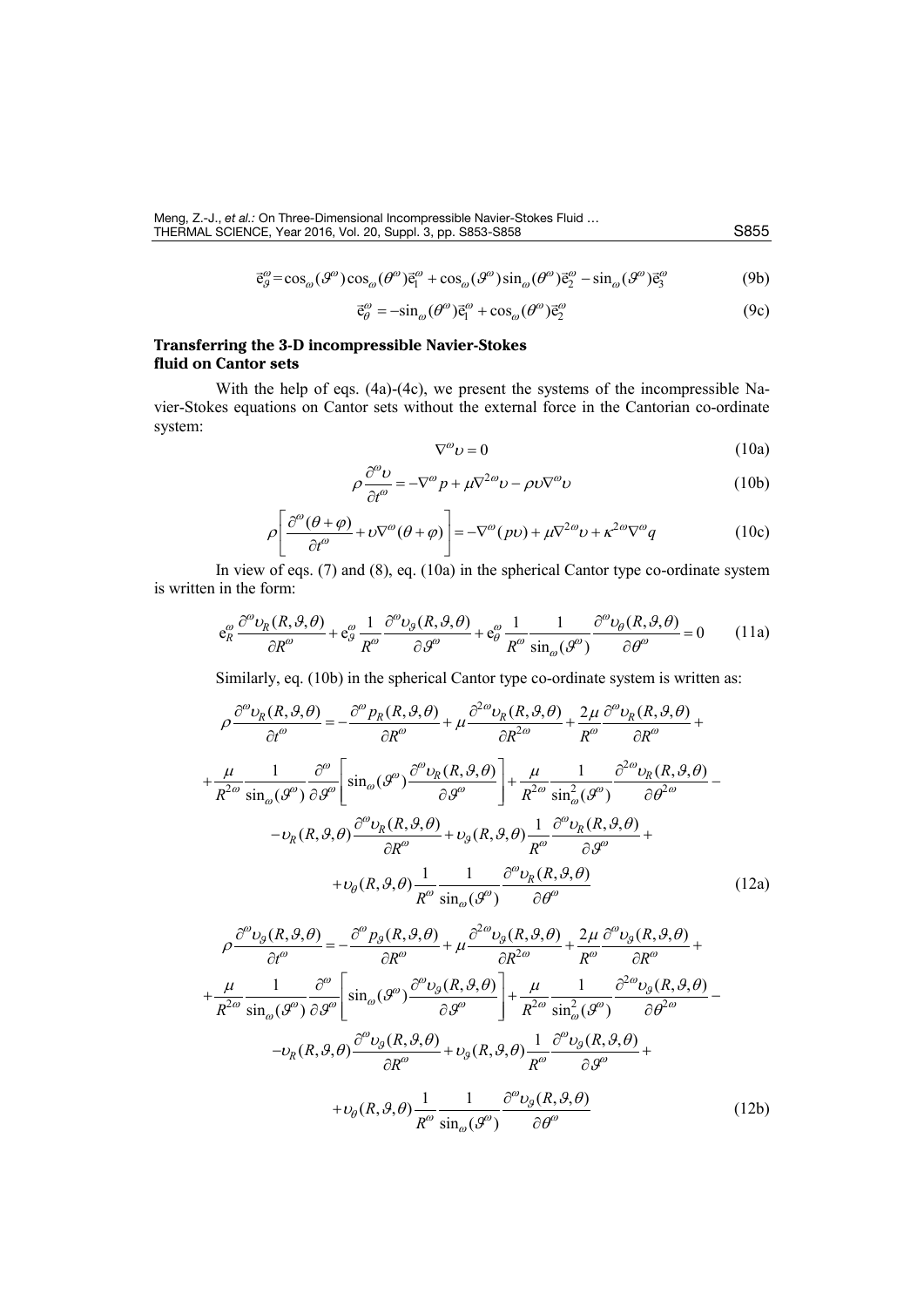$$
\rho \frac{\partial^{\omega} v_{\theta}(R,\vartheta,\theta)}{\partial t^{\omega}} = -\frac{\partial^{\omega} p_{\theta}(R,\vartheta,\theta)}{\partial R^{\omega}} + \mu \frac{\partial^{2\omega} v_{\theta}(R,\vartheta,\theta)}{\partial R^{\omega}} + \frac{2\mu}{R^{\omega}} \frac{\partial^{\omega} v_{\theta}(R,\vartheta,\theta)}{\partial R^{\omega}} + \frac{\mu}{R^{2\omega}} \frac{1}{\sin_{\omega}(\vartheta^{\omega})} \frac{\partial^{\omega}}{\partial \vartheta^{\omega}} \left[ \sin_{\omega}(\vartheta^{\omega}) \frac{\partial^{\omega} v_{\theta}(R,\vartheta,\theta)}{\partial \vartheta^{\omega}} \right] + \frac{\mu}{R^{2\omega}} \frac{1}{\sin_{\omega}^{2}(\vartheta^{\omega})} \frac{\partial^{2\omega} v_{\theta}(R,\vartheta,\theta)}{\partial \theta^{2\omega}} - \nu_{R}(R,\vartheta,\theta) \frac{\partial^{\omega} v_{\theta}(R,\vartheta,\theta)}{\partial R^{\omega}} + \nu_{\vartheta}(R,\vartheta,\theta) \frac{1}{R^{\omega}} \frac{\partial^{\omega} v_{\theta}(R,\vartheta,\theta)}{\partial \vartheta^{\omega}} + \nu_{\theta}(R,\vartheta,\theta) \frac{1}{R^{\omega}} \frac{1}{\sin_{\omega}(\vartheta^{\omega})} \frac{\partial^{\omega} v_{\theta}(R,\vartheta,\theta)}{\partial \theta^{\omega}} + \frac{\mu}{\cos(\vartheta)} \frac{\partial^{\omega} v_{\theta}(R,\vartheta,\theta)}{\partial \vartheta^{\omega}} \tag{12c}
$$

Equation (10c) in the spherical Cantor type co-ordinate system is written in the forms:

$$
\rho \frac{\partial^{\omega}(\theta + \varphi)(R, \vartheta, \theta)}{\partial t^{\omega}} + \rho v_{R}(R, \vartheta, \theta) \frac{\partial^{\omega}(\theta + \varphi)(R, \vartheta, \theta)}{\partial R^{\omega}} + \frac{\rho v_{\vartheta}(R, \vartheta, \theta)}{R^{\omega}} \frac{\partial^{\omega}(\theta + \varphi)(R, \vartheta, \theta)}{\partial \theta^{\omega}} + \frac{\rho v_{\vartheta}(R, \vartheta, \theta)}{R^{\omega} \sin_{\omega}(\vartheta^{\omega})} \frac{\partial^{\omega}(\theta + \varphi)(R, \vartheta, \theta)}{\partial \theta^{\omega}} = \\ = -\frac{\partial^{\omega}[p v_{R}(R, \vartheta, \theta)]}{\partial R^{\omega}} - \frac{1}{R^{\omega}} \frac{\partial^{\omega}[p v_{\vartheta}(R, \vartheta, \theta)]}{\partial \theta^{\omega}} - \frac{1}{R^{\omega} \sin_{\omega}(\vartheta^{\omega})} \frac{\partial^{\omega}[p v_{\vartheta}(R, \vartheta, \theta)]}{\partial \theta^{\omega}} + \\ + \frac{\rho}{R^{\omega}} \frac{\partial^{\omega} v_{R}(R, \vartheta, \theta)}{\partial R^{\omega}} + \frac{\mu}{R^{2\omega} \sin_{\omega}(\vartheta^{\omega})} \frac{\partial^{\omega}}{\partial \theta^{\omega}} \left[ \sin_{\omega}(\vartheta^{\omega}) \frac{\partial^{\omega} v_{R}(R, \vartheta, \theta)}{\partial \vartheta^{\omega}} \right] + \\ + \frac{2\mu}{R^{\omega}} \frac{\partial^{\omega} v_{R}(R, \vartheta, \theta)}{\partial R^{\omega}} + \frac{\mu}{R^{2\omega} \sin_{\omega}(\vartheta^{\omega})} \frac{\partial^{\omega} v_{R}(R, \vartheta, \theta)}{\partial \theta^{\omega}} + \kappa^{2\omega} \frac{\partial^{\omega} q_{R}(R, \vartheta, \vartheta)}{\partial R^{\omega}} + \\ + \frac{\kappa^{2\omega}}{R^{\omega}} \frac{\partial^{\omega} q_{R}(R, \vartheta, \vartheta)}{\partial \vartheta^{\omega}} + \frac{\kappa^{2\omega}}{R^{\omega} \sin_{\omega}(\vartheta^{\omega})} \frac{\partial^{\omega}(\vartheta + \varphi)(R, \vartheta, \vartheta)}{\partial \theta^{\omega}} + \\ + \frac{\rho v_{\vartheta}(R, \vartheta, \vartheta)}{\partial \theta^{\omega}}
$$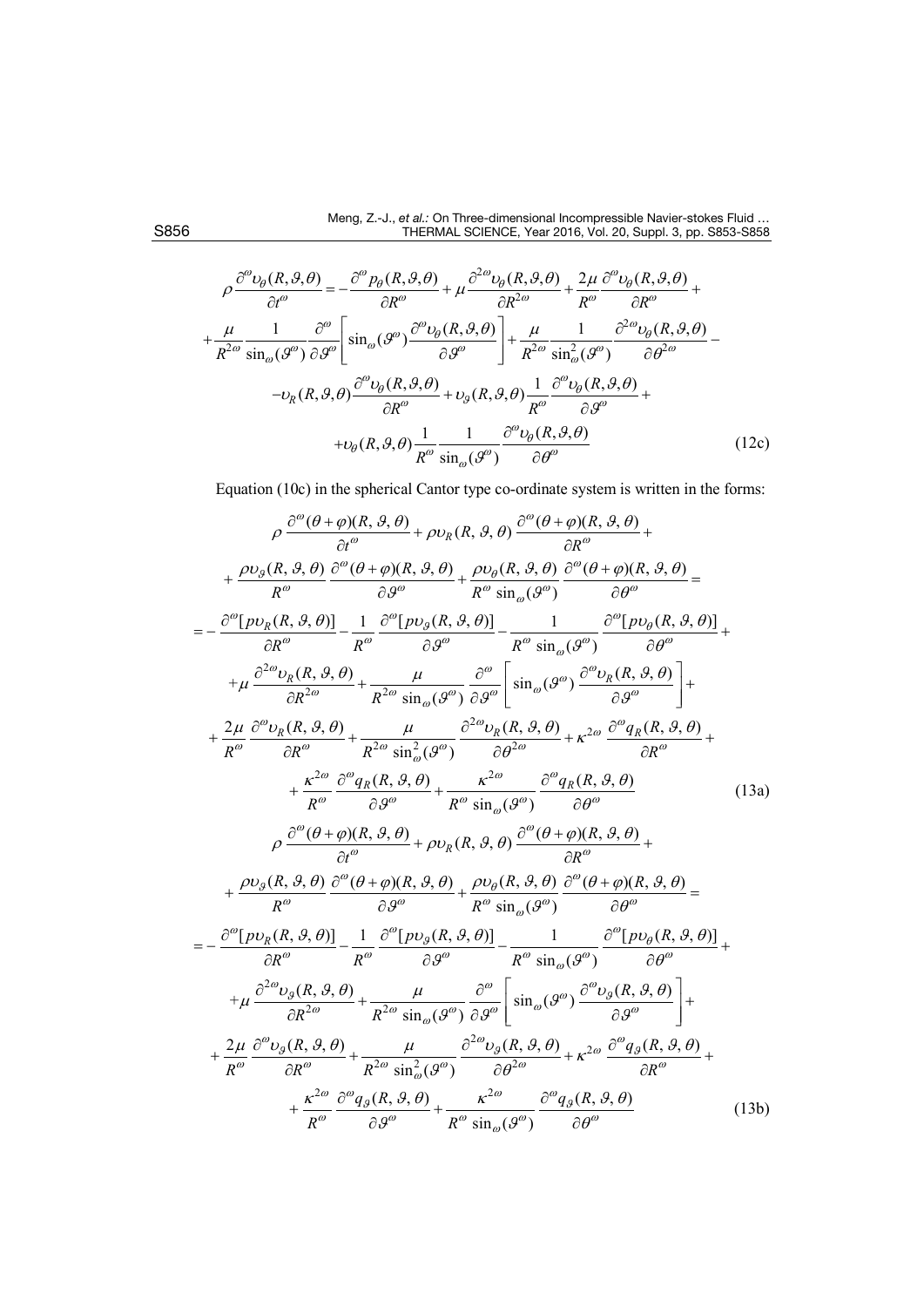$$
\rho \frac{\partial^{\omega}(\theta + \varphi)(R, \vartheta, \theta)}{\partial t^{\omega}} + \rho v_{R}(R, \vartheta, \theta) \frac{\partial^{\omega}(\theta + \varphi)(R, \vartheta, \theta)}{\partial R^{\omega}} + \frac{\rho v_{\vartheta}(R, \vartheta, \theta)}{R^{\omega} \partial \vartheta^{\omega}} \frac{\partial^{\omega}(\theta + \varphi)(R, \vartheta, \theta)}{\partial \theta^{\omega}} + \frac{\rho v_{\theta}(R, \vartheta, \theta)}{R^{\omega} \sin_{\omega}(\vartheta^{\omega})} \frac{\partial^{\omega}(\theta + \varphi)(R, \vartheta, \theta)}{\partial \theta^{\omega}} = \frac{-\frac{\partial^{\omega}[p v_{R}(R, \vartheta, \theta)]}{\partial R^{\omega}} - \frac{1}{R^{\omega}} \frac{\partial^{\omega}[p v_{\vartheta}(R, \vartheta, \theta)]}{\partial \vartheta^{\omega}} - \frac{1}{R^{\omega} \sin_{\omega}(\vartheta^{\omega})} \frac{\partial^{\omega}[p v_{\theta}(R, \vartheta, \theta)]}{\partial \theta^{\omega}} + \frac{\frac{\partial^2 v_{\vartheta}(R, \vartheta, \theta)}{\partial R^{2\omega}} + \frac{\mu}{R^{2\omega} \sin_{\omega}(\vartheta^{\omega})} \frac{\partial^{\omega}}{\partial \vartheta^{\omega}} \left[ \sin_{\omega}(\vartheta^{\omega}) \frac{\partial^{\omega} v_{\vartheta}(R, \vartheta, \theta)}{\partial \vartheta^{\omega}} \right] + \frac{2\mu}{R^{\omega}} \frac{\partial^{\omega} v_{\vartheta}(R, \vartheta, \theta)}{\partial R^{\omega}} + \frac{\mu}{R^{2\omega} \sin_{\omega}^{2}(\vartheta^{\omega})} \frac{\partial^{2\omega} v_{\vartheta}(R, \vartheta, \vartheta)}{\partial \vartheta^{2\omega}} + \kappa^{2\omega} \frac{\partial^{\omega} q_{\vartheta}(R, \vartheta, \vartheta)}{\partial R^{\omega}} + \frac{\kappa^{2\omega}}{R^{\omega}} \frac{\partial^{\omega} q_{\vartheta}(R, \vartheta, \vartheta)}{\partial \vartheta^{\omega}} + \frac{\kappa^{2\omega}}{R^{\omega}} \frac{\partial^{\omega} q_{\vartheta}(R, \vartheta, \vartheta)}{\partial \vartheta^{\omega}} + \frac{\kappa^{2\omega}}{R^{\omega}} \frac{\partial^{\omega} q_{\vartheta}(R,
$$

### **Conclusion**

In this paper, the systems of the incompressible Navier-Stokes equations on Cantor sets without the external force in the spherical Cantor type co-ordinate system were derived from the spherical Cantor type co-ordinate method. The new forms of the systems of the incompressible Navier-Stokes equations on Cantor sets involving the fractal heat-conduction terms were discussed. Observing the equations from the Cantorian co-ordinate system into the spherical Cantor type co-ordinate system has come true.

# **Nomenclature**

 $b - EF$  per unit of mass,  $[Nm^{-3}]$  $p$  – thermodynamic pressure, [Pa·m<sup>-3</sup>]  $q$  – fractal temperature field,  $[Km^{-3}]$  $\varphi$  – KE per unit of mass,  $\text{[Jm}^{-3}]$  $\omega$  – fractal dimension,  $[-]$ 

#### *Greek symbols*

- $\theta$  IE per unit of mass,  $\text{[Jm}^{-3}]$
- $\kappa^{2\omega}$  heat-conduction coefficient,  $[\text{Wm}^{-1}\text{k}^{-1}]$
- $\rho$  fluid density, [kgm<sup>-3</sup>]
- $\nu$  fractal fluid velocity,  $\text{[ms]}$

#### **References**

- [1] \*\*\*, *Fractional Dynamics* (Eds. C. Cattani, H. M. Srivastava, X.-J. Yang), De Gruyter Open, Berlin, 2015, ISBN 978-3-11-029316-6
- [2] Sun, X., *et al.*, A New Computational Method for the One-Dimensional Diffusion Problem with the Diffusive Parameter Variable in Fractal Media, *Thermal Science*, *19* (2015), Suppl. 1, pp. S117-S122
- [3] Yang, X. J., *et al.*, A New Numerical Technique for Solving the Local Fractional Diffusion Equation: Two-Dimensional Extended Differential Transform Approach, *Applied Mathematics and Computation*, *274* (2016), 1, pp. 143-151
- [4] Zhao, D., *et al.*, Some Fractal Heat-Transfer Problems with Local Fractional Calculus, *Thermal Science*, *19* (2015), 5, pp. 1867-1871
- ∇<sup>2</sup>*<sup>ω</sup>* local fractional Laplace, [–] *Acronyms*
- EF external force IE – internal energy KE – kinetic energy